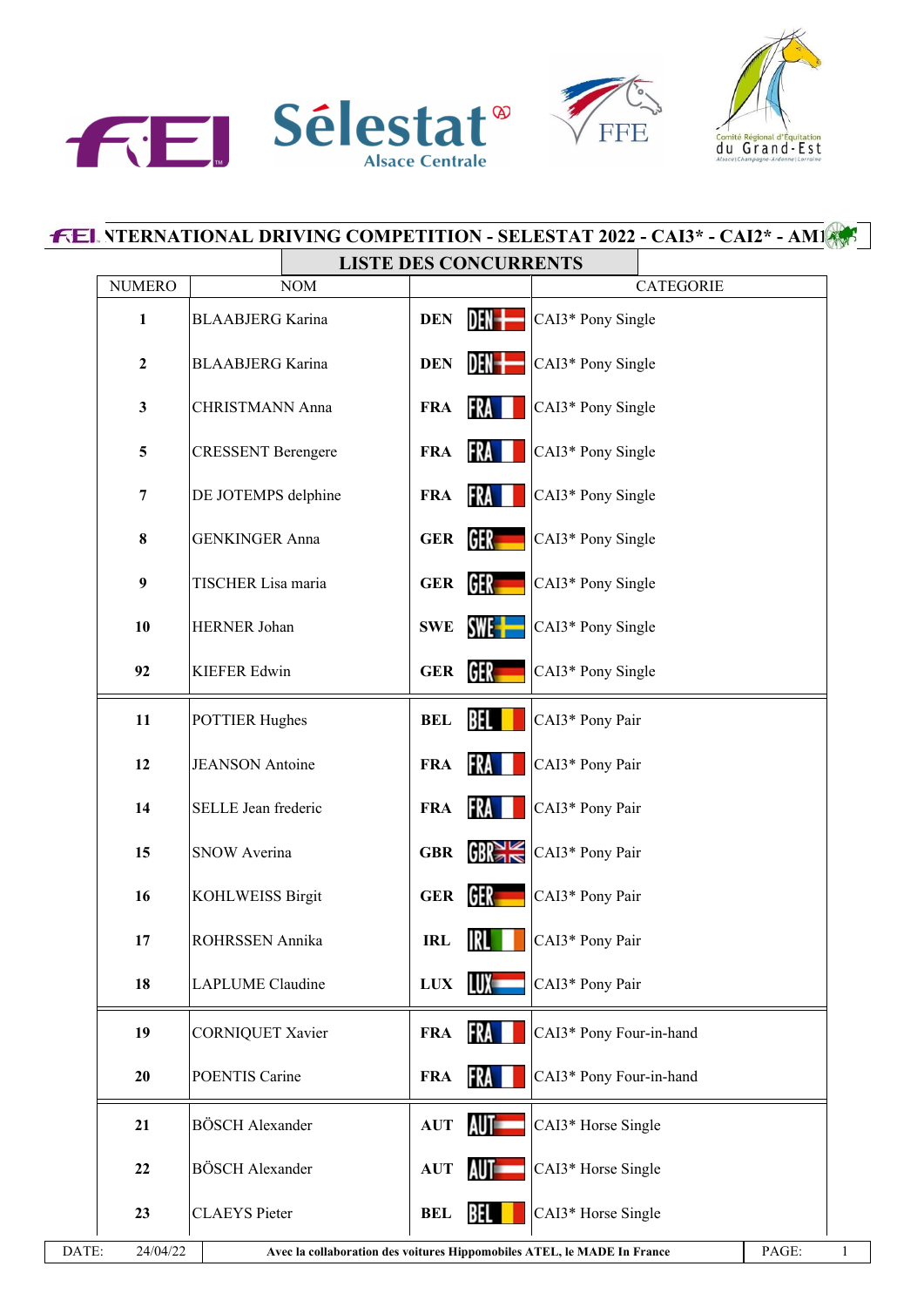





## **F.EL NTERNATIONAL DRIVING COMPETITION - SELESTAT 2022 - CAI3\* - CAI2\* - AM1** Т **LISTE DES CONCURRENTS**

| <b>NUMERO</b> | LIBIE DES CONCONNENTS<br><b>NOM</b> |              |                  | <b>CATEGORIE</b>   |
|---------------|-------------------------------------|--------------|------------------|--------------------|
| 24            | LEJEUNE Etienne                     | <b>BEL</b>   | BEL              | CAI3* Horse Single |
| 25            | MEUWIS Jonathan                     | <b>BEL</b>   | BEL              | CAI3* Horse Single |
| 26            | PHILIPPOT Laure                     | <b>BEL</b>   | BEL              | CAI3* Horse Single |
| 27            | PHILIPPOT Laure                     | <b>BEL</b>   | BEL              | CAI3* Horse Single |
| 28            | <b>RENIER Sylvie</b>                | <b>BEL</b>   | BEL              | CAI3* Horse Single |
| 31            | HOUTAPPELS-BRUDER Kelly             | <b>CAN</b>   | CAN <del>W</del> | CAI3* Horse Single |
| 32            | <b>AILLAUD</b> Magalie              | <b>FRA</b>   | FRA              | CAI3* Horse Single |
| 33            | <b>DESCHAMPS Clement</b>            | <b>FRA</b>   | FRA              | CAI3* Horse Single |
| 34            | <b>GARCIA</b> Didier                | <b>FRA</b>   | FRA              | CAI3* Horse Single |
| 35            | <b>LEFORT</b> Claire                | <b>FRA</b>   | FRA              | CAI3* Horse Single |
| 36            | <b>LEFORT</b> Claire                | <b>FRA</b>   | FRA              | CAI3* Horse Single |
| 37            | <b>MEYSON</b> Stephane              | <b>FRA</b>   | FRA              | CAI3* Horse Single |
| 38            | OLIVE Jean michel                   | <b>FRA</b>   | FRA              | CAI3* Horse Single |
| 39            | <b>VERNAY Benoit</b>                | <b>FRA</b>   | FRA              | CAI3* Horse Single |
| 41            | MCGILL Lucy                         | <b>GBR</b>   |                  | CAI3* Horse Single |
| 44            | <b>UNZEITIG</b> Anne                | <b>GER</b>   | GER.             | CAI3* Horse Single |
| 45            | <b>SCHILTZ Franz</b>                | <b>LUX</b>   | LUX -            | CAI3* Horse Single |
| 46            | <b>SCHILTZ Marie</b>                | $_{\rm LUX}$ | LUX -            | CAI3* Horse Single |
| 47            | THIBAUT-MCCAW Maureen               | <b>LUX</b>   | LUX –            | CAI3* Horse Single |
| 86            | GÄNSHIRT Fabian                     | <b>GER</b>   | GER –            | CAI3* Horse Single |
| 49            | <b>BÖSCH</b> Stefan                 | <b>AUT</b>   | AUT-             | CAI3* Horse Pair   |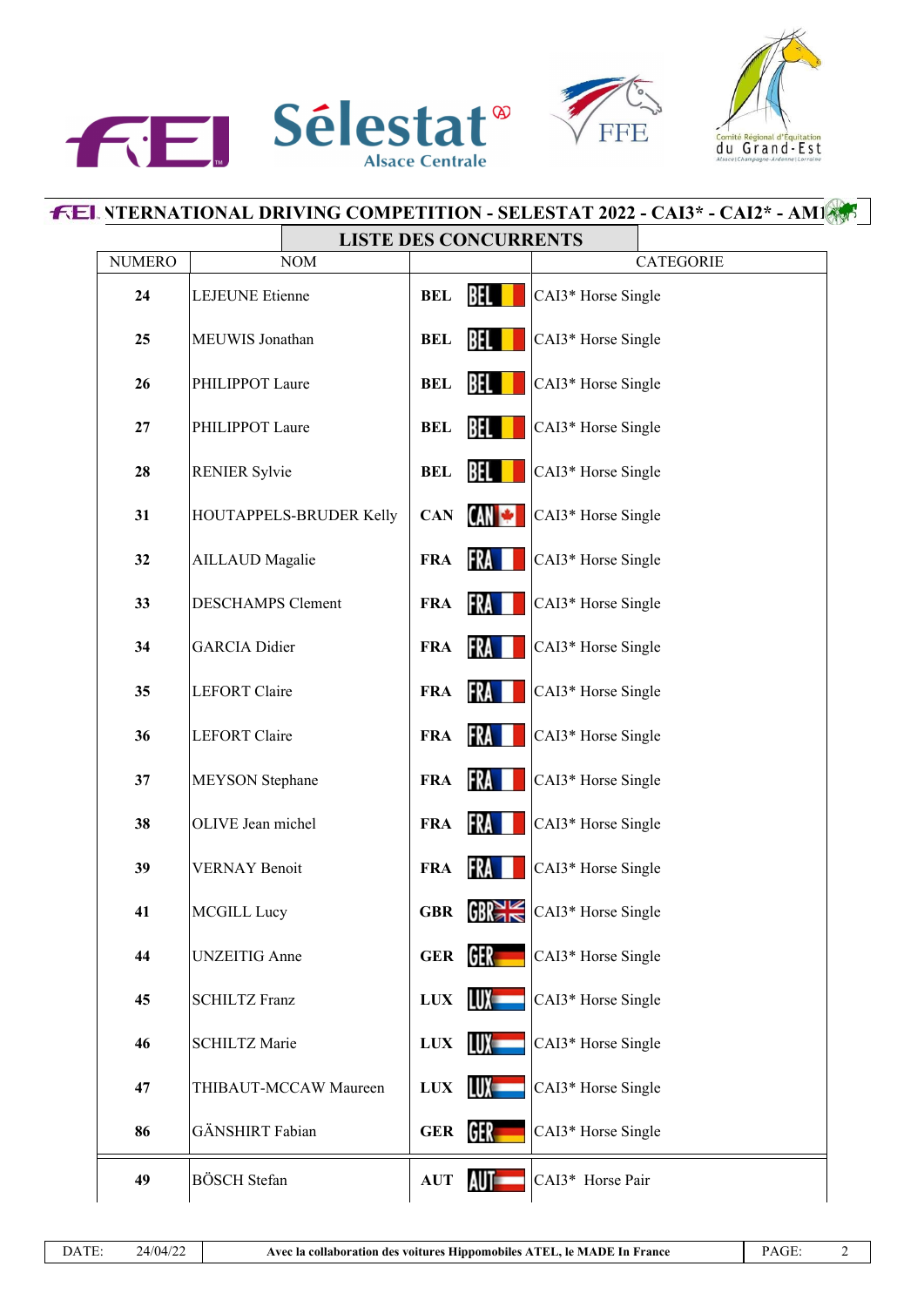





|               | <b>LISTE DES CONCURRENTS</b> |            |                  |                              |                               |  |
|---------------|------------------------------|------------|------------------|------------------------------|-------------------------------|--|
| <b>NUMERO</b> | <b>NOM</b>                   |            |                  |                              | <b>CATEGORIE</b>              |  |
| 50            | <b>DELMAS</b> Diane          | <b>FRA</b> | FRA              | CAI3* Horse Pair             |                               |  |
| 51            | <b>KENCK Patricia</b>        | <b>FRA</b> | FRA              | CAI3* Horse Pair             |                               |  |
| 52            | <b>VOGEL Francois</b>        | <b>FRA</b> | FRA              | CAI3* Horse Pair             |                               |  |
| 53            | <b>MALGET Claude</b>         | <b>LUX</b> | LUX –            | CAI3* Horse Pair             |                               |  |
| 54            | <b>BUCK Robert</b>           | <b>GBR</b> | GR <sub>1</sub>  | CAI2* Pony Single            |                               |  |
| 55            | <b>SCOTT Lucy</b>            | <b>GBR</b> | GR <sub>1</sub>  | CAI2* Pony Single            |                               |  |
| 87            | SCHLEICHER Kai Maria         | <b>GER</b> | GER –            | CAI2* Pony Single            |                               |  |
| 91            | HERTKORN-KIEFER Katrin       | <b>GER</b> | GER –            | CAI2* Pony Single            |                               |  |
| 56            | <b>TOUBLANC Mathieu</b>      | <b>FRA</b> | FRA              | CAI2* Pony Pair              |                               |  |
| 57            | <b>LENORMAND Eric</b>        | <b>FRA</b> | <b>FRA</b>       | CAI2* Pony Four-in-hand      |                               |  |
| 58            | OLIVE Jean michel            | <b>FRA</b> | FRA              | CAI2* Horse Single           |                               |  |
| 59            | <b>VERNAY Benoit</b>         | <b>FRA</b> | <b>FRA</b>       | CAI2* Horse Single           |                               |  |
| 60            | FELGUEIRAS Romane            | <b>FRA</b> | FRA              | Under 25 Drivers Pony Single |                               |  |
| 61            | <b>LENNE</b> Louise          | <b>FRA</b> | FRA I I          | Under 25 Drivers Pony Single |                               |  |
| 62            | LENORMAND Valentine          | <b>FRA</b> | FRA              | Under 25 Drivers Pony Single |                               |  |
| 63            | TISCHER Lisa maria           | <b>GER</b> | <b>GER</b>       | Under 25 Drivers Pony Single |                               |  |
| 64            | HENSEL Lena                  | <b>GER</b> | GER <sub>1</sub> | Under 25 Drivers Pony Pair   |                               |  |
| 65            | REINHARDT Leon zacharias     | <b>GER</b> | GER              | Under 25 Drivers Pony Pair   |                               |  |
| 66            | <b>RISCH Valentin</b>        | <b>FRA</b> | FRA              |                              | Under 25 Drivers Horse Single |  |
| 67            | <b>SCHUBERT Ciara</b>        | <b>GER</b> | GER              |                              | Under 25 Drivers Horse Single |  |
| 68            | <b>SCHUBERT Ciara</b>        | <b>GER</b> | GER              |                              | Under 25 Drivers Horse Single |  |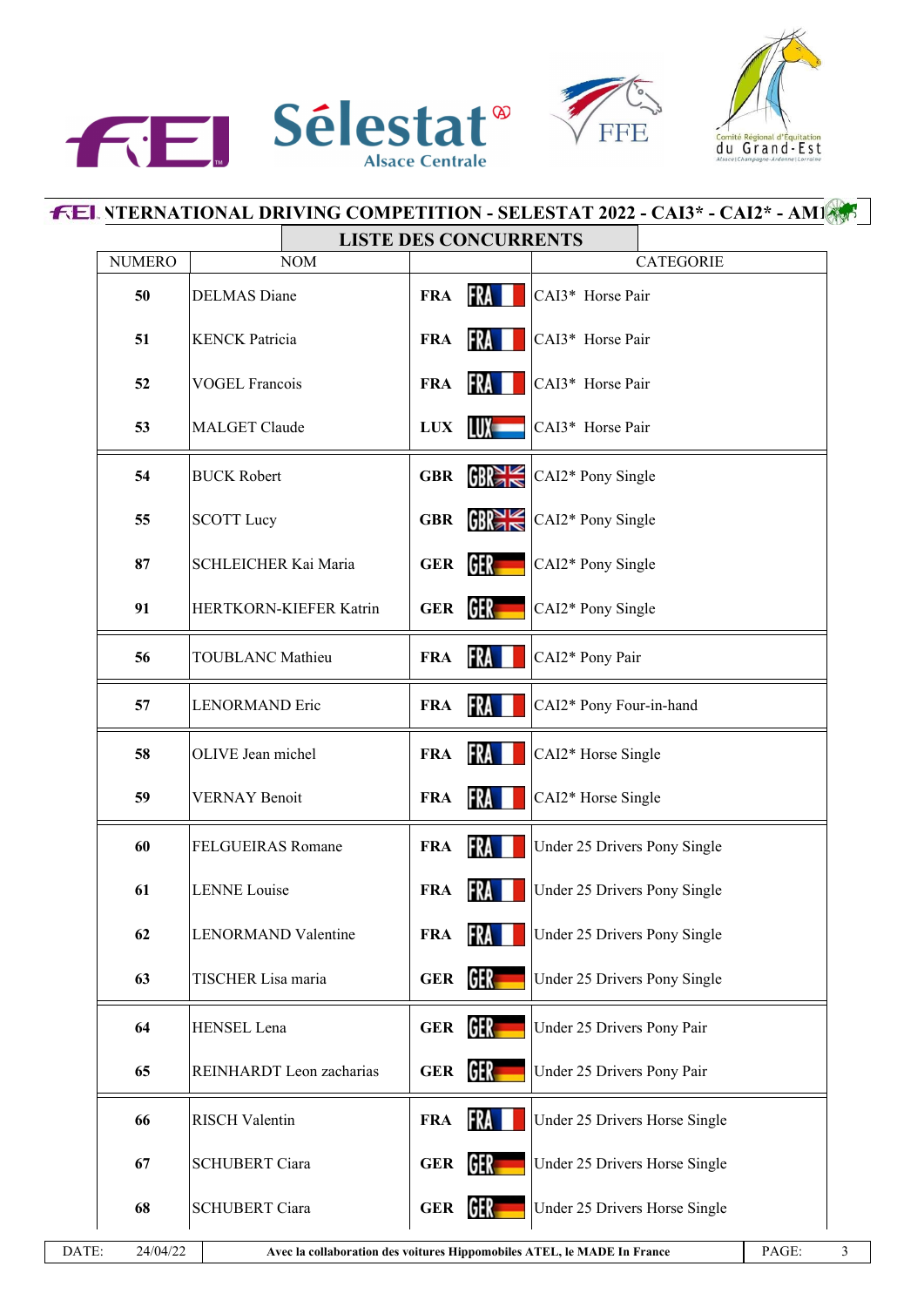





## **F.EI. YTERNATIONAL DRIVING COMPETITION - SELESTAT 2022 - CAI3\* - CAI2\* - AM1**

|               | <b>LISTE DES CONCURRENTS</b> |            |            |                               |
|---------------|------------------------------|------------|------------|-------------------------------|
| <b>NUMERO</b> | <b>NOM</b>                   |            |            | CATEGORIE                     |
| 69            | <b>UNZEITIG</b> Anne         | <b>GER</b> | GER        | Under 25 Drivers Horse Single |
| 88            | <b>ASSAILLY Celia</b>        | <b>FRA</b> | FRA        | Under 25 Drivers Horse Single |
| 70            | SCHMID Sophia                |            | AUT=       | Juniors Pony Single           |
| 71            | FASSEL Perlane               | <b>FRA</b> | FRA        | Juniors Pony Single           |
| 72            | JUNG Julia                   | <b>FRA</b> | FRA        | Juniors Pony Single           |
| 73            | LENORMAND Kilian             | <b>FRA</b> | FRA        | Juniors Pony Single           |
| 74            | <b>AMEND Pauline</b>         | <b>GER</b> | GER.       | Juniors Pony Single           |
| 75            | HÜSGES Laura                 | <b>GER</b> | <b>GER</b> | Juniors Pony Single           |
| 77            | <b>SCHLEICHER Pia</b>        | <b>GER</b> | GER.       | Juniors Pony Single           |
| 78            | STOLZENBERGER Philipp        | <b>GER</b> | GER .      | Juniors Pony Single           |
| 79            | <b>ROHRSSEN Kris</b>         | <b>IRL</b> | IRL        | Juniors Pony Single           |
| 89            | <b>NOTTRET Anthony</b>       | <b>FRA</b> | FRA L      | Juniors Pony Single           |
| 80            | <b>ANDREW Max</b>            | <b>GER</b> | <b>GER</b> | Juniors Pony Pair             |
| 81            | <b>REINHARDT</b> Malte       | <b>GER</b> | <b>GER</b> | Juniors Pony Pair             |
| 82            | AILLAUD Nuno                 | <b>FRA</b> | <b>FRA</b> | Children Pony Single          |
| 83            | <b>LEGRET</b> Bouly marine   | <b>FRA</b> | FRA I      | Children Pony Single          |
| 84            | <b>BANNERT</b> Audrey        | <b>GER</b> | GER .      | Children Pony Single          |
| 85            | <b>CASTELLI Bice</b>         | <b>ITA</b> | 11A        | Children Pony Single          |
| 90            | NOTTRET Herve                | <b>FRA</b> | FRA        | Children Pony Single          |
| 101           | JACOB Justine                | <b>FRA</b> | FRA I      | AM 1 GP Poney Solo            |
| 102           | <b>CAPELLE Arthur</b>        | <b>FRA</b> | FRA        | AM 1 GP Poney Paire           |
|               |                              |            |            |                               |